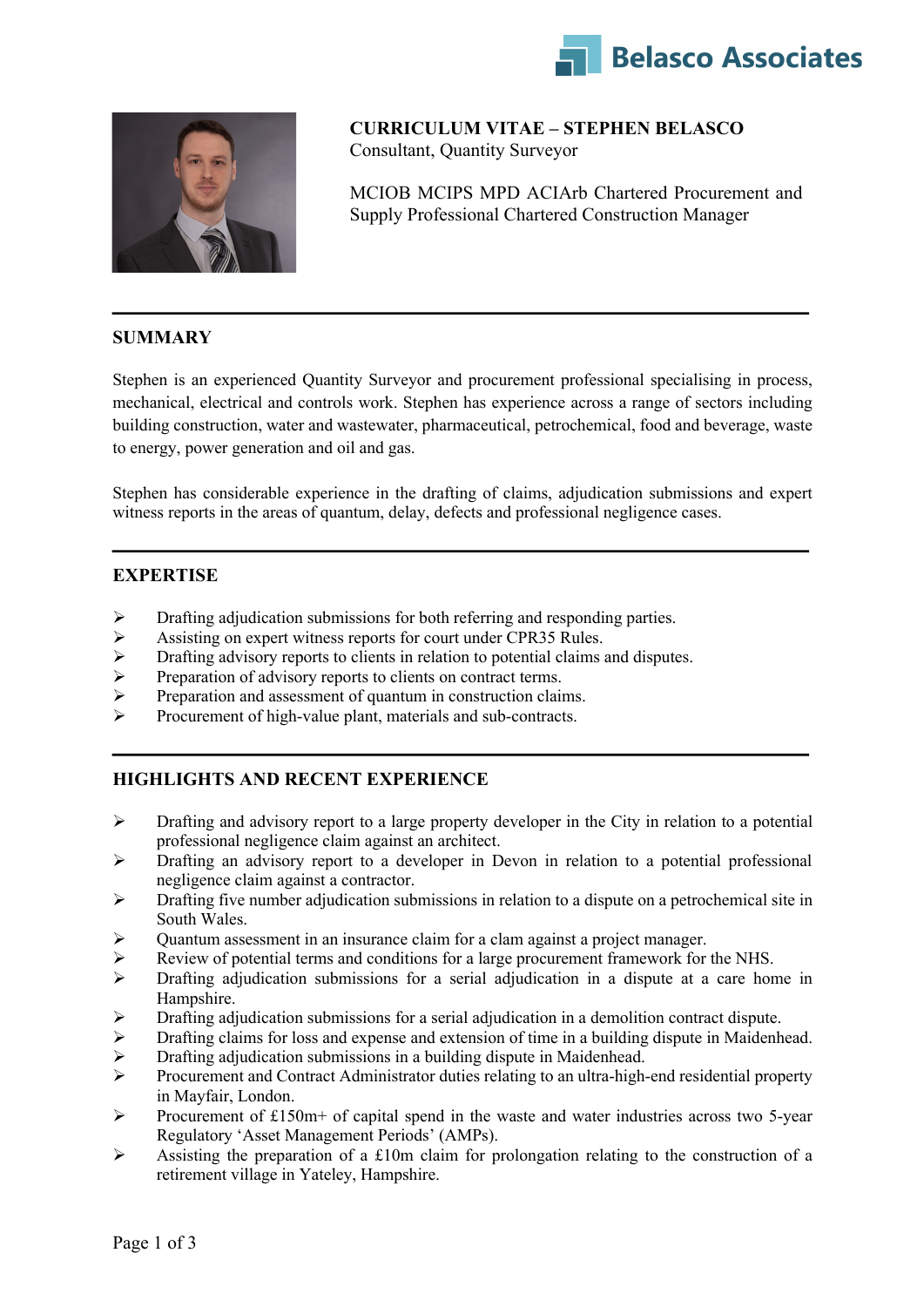

- Ø Preparation of a claim for outstanding money on behalf of a professional services subcontractor with successful settlement against a major Tier 1 Contractor.
- Ø Multiple contract reviews for Main Contractors and Sub-Contractors including 'stepping down' forms of contract to subcontract and sub-subcontracts.
- Ø Assessment of 300+ Variations between a Main Contractor and Sub-Contractor on an oil and gas project in Milford Haven.

### **EXPERIENCE OF CONTRACTS**

Stephen has extensive experience and knowledge of the following contracts:

- Ø All JCT standard forms (including contracts and sub-contracts).
- Ø All NEC 2, 3 and 4 standard forms (including contracts, sub-contracts, professional services contracts and supply contracts)
- Ø IChemE Red and Yellow Book forms of Contract.
- $\triangleright$  Various bespoke forms of contract.
- Ø Collateral Warranties, Bonds and Consultant agreements

### **EDUCATION AND PROFESSIONAL MEMBERSHIPS**

- Ø Member of the Chartered Institute of Procurement and Supply (**MCIPS**)
- Ø CIPS Chartered Procurement and Supply Professional
- Ø Member of Prime Dispute (**MPD**)
- Ø Associated member of the Chartered Institute of Arbitrators (**ACIArb**)
- Ø Chartered Institute of Building (CIOB) Chartered Membership Programme (CMP) passed with Merit
- Ø Applicant membership to the Chartered Institute of Building whilst applying for CIOB Professional Review

#### **CAREER SUMMARY**

| <b>January 2016 - Present</b> | <b>Consultant Quantity Surveyor, Belasco Associates Ltd</b> |
|-------------------------------|-------------------------------------------------------------|
| September 2015-December 2015  | Quantity Surveyor, ACIEM Group Limited                      |
| January 2015-August 2015      | M&E Procurement Manager, Imtech/Laing O'Rourke JV           |
| 2011-2014                     | Quantity Surveyor, Imtech Water Waste and Energy Limited    |
| 2009-2011                     | <b>Assistant Quantity Surveyor, Imtech Process Ltd</b>      |
| 2006-2009                     | Administrator, Neath Port Talbot Council                    |

### **OTHER INFORMATION**

Extensive skills in Excel, Word, Access, Adobe Acrobat DC.